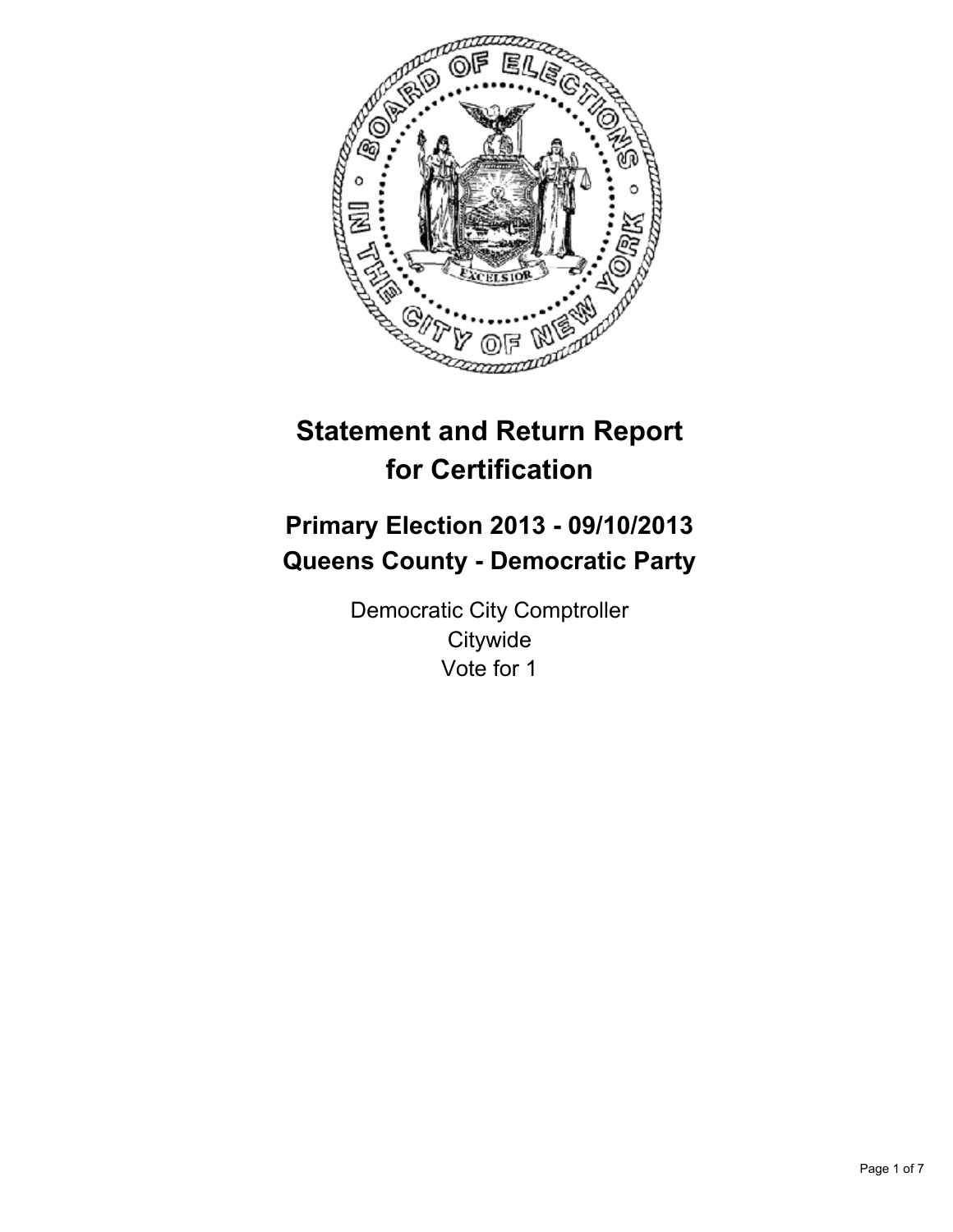

| <b>EMERGENCY</b>         | 56    |
|--------------------------|-------|
| ABSENTEE/MILITARY        | 444   |
| <b>FEDERAL</b>           | 0     |
| SPECIAL PRESIDENTIAL     | 0     |
| <b>AFFIDAVIT</b>         | 95    |
| ELIOT L. SPITZER         | 3,306 |
| <b>SCOTT M. STRINGER</b> | 4,282 |
| JOHN LIU (WRITE-IN)      |       |
| <b>Total Votes</b>       | 7.589 |

## **Assembly District 24**

| <b>EMERGENCY</b>         | 25    |
|--------------------------|-------|
| ABSENTEE/MILITARY        | 266   |
| <b>FEDERAL</b>           | 0     |
| SPECIAL PRESIDENTIAL     | 0     |
| AFFIDAVIT                | 80    |
| ELIOT L. SPITZER         | 3,332 |
| <b>SCOTT M. STRINGER</b> | 3,502 |
| <b>Total Votes</b>       | 6,834 |

## **Assembly District 25**

| <b>Total Votes</b>       | 6,153 |
|--------------------------|-------|
| <b>SCOTT M. STRINGER</b> | 3,267 |
| ELIOT L. SPITZER         | 2,886 |
| <b>AFFIDAVIT</b>         | 59    |
| SPECIAL PRESIDENTIAL     | 0     |
| <b>FEDERAL</b>           | 0     |
| ABSENTEE/MILITARY        | 224   |
| <b>EMERGENCY</b>         | 83    |

| <b>EMERGENCY</b>         | 43    |
|--------------------------|-------|
| ABSENTEE/MILITARY        | 392   |
| <b>FEDERAL</b>           | 0     |
| SPECIAL PRESIDENTIAL     | 0     |
| <b>AFFIDAVIT</b>         | 46    |
| ELIOT L. SPITZER         | 3,320 |
| <b>SCOTT M. STRINGER</b> | 5,351 |
| CARL MCCALL (WRITE-IN)   |       |
| LINNEA STUART (WRITE-IN) |       |
| <b>Total Votes</b>       | 8,673 |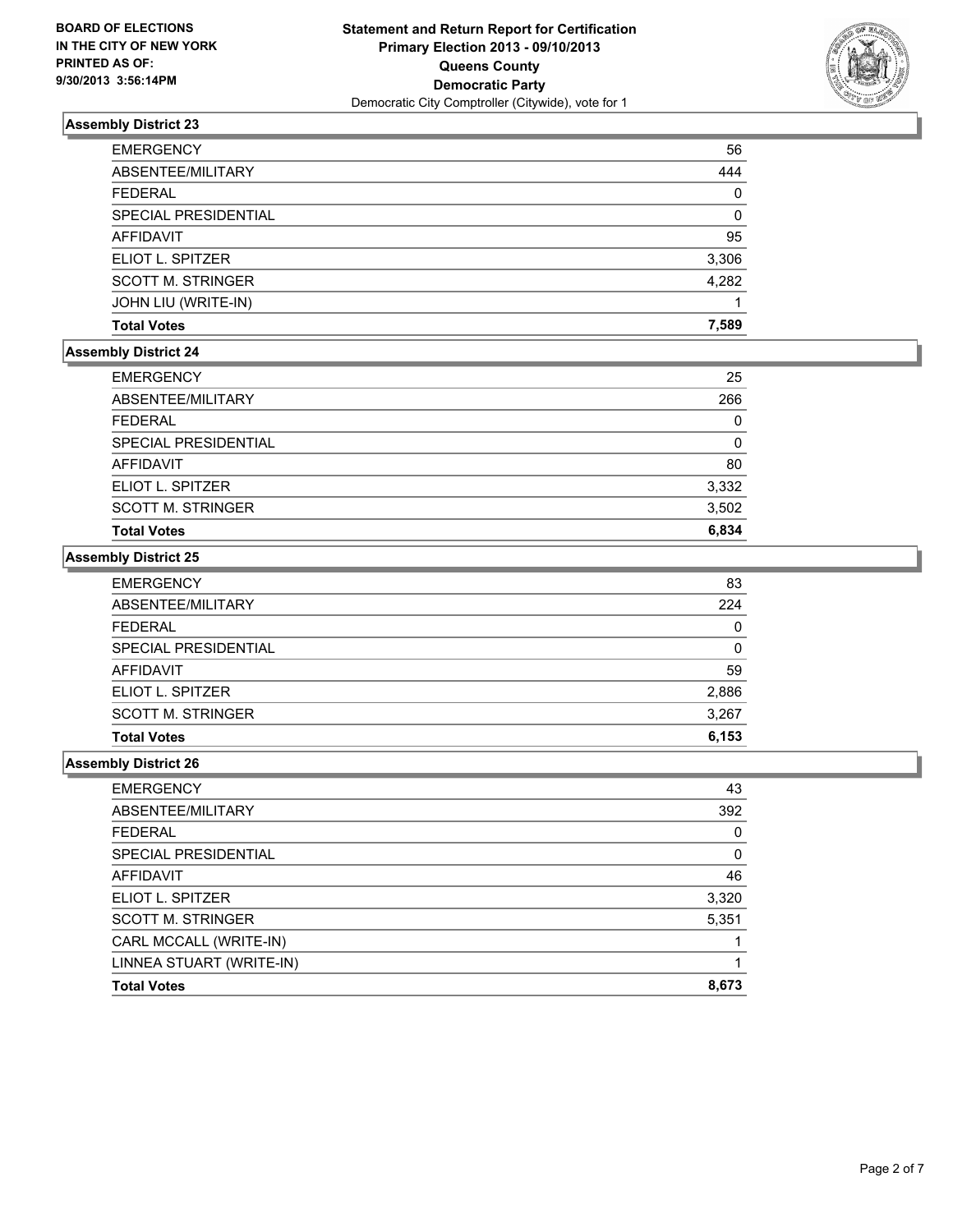

| <b>EMERGENCY</b>         | 190   |
|--------------------------|-------|
| ABSENTEE/MILITARY        | 349   |
| <b>FEDERAL</b>           | 0     |
| SPECIAL PRESIDENTIAL     | 0     |
| <b>AFFIDAVIT</b>         | 71    |
| ELIOT L. SPITZER         | 3,162 |
| <b>SCOTT M. STRINGER</b> | 3,879 |
| JOHN BERNETT (WRITE-IN)  |       |
| <b>Total Votes</b>       | 7.042 |

## **Assembly District 28**

| <b>Total Votes</b>                 | 8.074 |
|------------------------------------|-------|
| UNATTRIBUTABLE WRITE-IN (WRITE-IN) |       |
| <b>SCOTT M. STRINGER</b>           | 4,847 |
| ELIOT L. SPITZER                   | 3,226 |
| AFFIDAVIT                          | 55    |
| SPECIAL PRESIDENTIAL               | 0     |
| FEDERAL                            | 0     |
| ABSENTEE/MILITARY                  | 408   |
| <b>EMERGENCY</b>                   | 84    |

#### **Assembly District 29**

| <b>EMERGENCY</b>          | 57     |
|---------------------------|--------|
| ABSENTEE/MILITARY         | 362    |
| <b>FEDERAL</b>            | 0      |
| SPECIAL PRESIDENTIAL      | 0      |
| AFFIDAVIT                 | 141    |
| ELIOT L. SPITZER          | 7,496  |
| <b>SCOTT M. STRINGER</b>  | 4,085  |
| JOHN W. CRONIN (WRITE-IN) |        |
| <b>Total Votes</b>        | 11.582 |

| <b>EMERGENCY</b>                   | 67    |
|------------------------------------|-------|
| ABSENTEE/MILITARY                  | 238   |
| <b>FEDERAL</b>                     | 0     |
| SPECIAL PRESIDENTIAL               | 0     |
| AFFIDAVIT                          | 76    |
| ELIOT L. SPITZER                   | 2,526 |
| <b>SCOTT M. STRINGER</b>           | 3,032 |
| UNATTRIBUTABLE WRITE-IN (WRITE-IN) |       |
| <b>Total Votes</b>                 | 5,559 |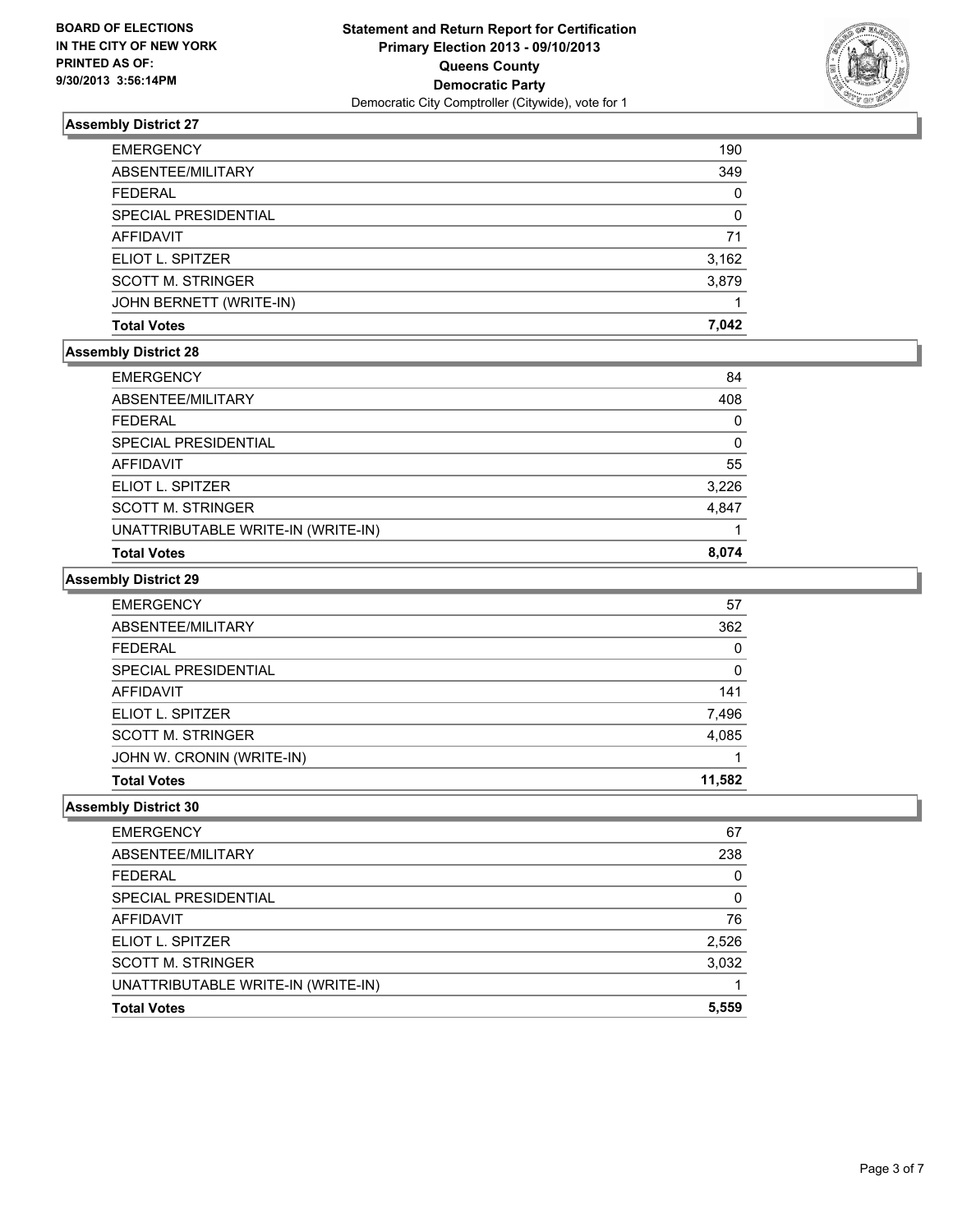

| <b>EMERGENCY</b>                   | 82    |
|------------------------------------|-------|
| ABSENTEE/MILITARY                  | 193   |
| <b>FEDERAL</b>                     | 0     |
| SPECIAL PRESIDENTIAL               | 0     |
| AFFIDAVIT                          | 92    |
| ELIOT L. SPITZER                   | 4,689 |
| <b>SCOTT M. STRINGER</b>           | 2,185 |
| UNATTRIBUTABLE WRITE-IN (WRITE-IN) | 2     |
| <b>Total Votes</b>                 | 6.876 |

## **Assembly District 32**

| <b>EMERGENCY</b>         | 182    |
|--------------------------|--------|
| ABSENTEE/MILITARY        | 224    |
| <b>FEDERAL</b>           | 0      |
| SPECIAL PRESIDENTIAL     | 0      |
| AFFIDAVIT                | 134    |
| ELIOT L. SPITZER         | 7,103  |
| <b>SCOTT M. STRINGER</b> | 3,578  |
| JOHN LIU (WRITE-IN)      |        |
| <b>Total Votes</b>       | 10,682 |

#### **Assembly District 33**

| <b>EMERGENCY</b>         | 90     |
|--------------------------|--------|
| ABSENTEE/MILITARY        | 276    |
| <b>FEDERAL</b>           | 0      |
| SPECIAL PRESIDENTIAL     | 0      |
| <b>AFFIDAVIT</b>         | 86     |
| ELIOT L. SPITZER         | 7,064  |
| <b>SCOTT M. STRINGER</b> | 4,093  |
| <b>Total Votes</b>       | 11.157 |

| <b>EMERGENCY</b>                   | 78           |
|------------------------------------|--------------|
| ABSENTEE/MILITARY                  | 153          |
| <b>FEDERAL</b>                     | <sup>0</sup> |
| SPECIAL PRESIDENTIAL               | <sup>0</sup> |
| <b>AFFIDAVIT</b>                   | 69           |
| ELIOT L. SPITZER                   | 2,514        |
| <b>SCOTT M. STRINGER</b>           | 2,490        |
| UNATTRIBUTABLE WRITE-IN (WRITE-IN) |              |
| <b>Total Votes</b>                 | 5,005        |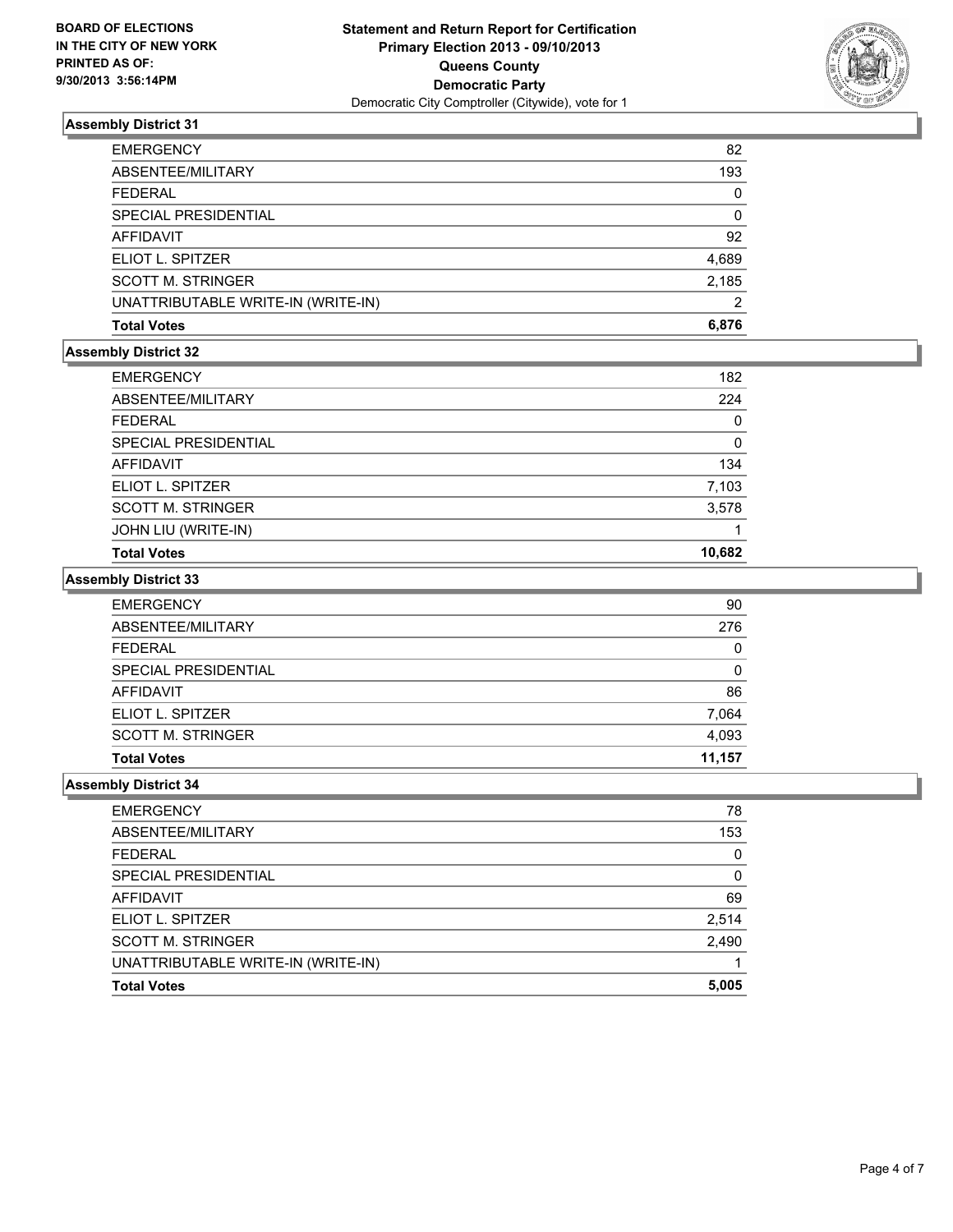

| <b>EMERGENCY</b>          |       |
|---------------------------|-------|
| ABSENTEE/MILITARY         | 225   |
| FEDERAL                   | 0     |
| SPECIAL PRESIDENTIAL      | 0     |
| <b>AFFIDAVIT</b>          | 56    |
| ELIOT L. SPITZER          | 2,960 |
| <b>SCOTT M. STRINGER</b>  | 1,965 |
| MARK. J BIBLIS (WRITE-IN) |       |
| <b>Total Votes</b>        | 4.926 |

## **Assembly District 36**

| <b>EMERGENCY</b>         | 4     |
|--------------------------|-------|
| ABSENTEE/MILITARY        | 183   |
| <b>FFDFRAL</b>           | 0     |
| SPECIAL PRESIDENTIAL     | 0     |
| <b>AFFIDAVIT</b>         | 130   |
| ELIOT L. SPITZER         | 3,048 |
| <b>SCOTT M. STRINGER</b> | 3,940 |
| JOHN LIU (WRITE-IN)      |       |
| LAURA COLBY (WRITE-IN)   |       |
| <b>Total Votes</b>       | 6.990 |

## **Assembly District 37**

| <b>EMERGENCY</b>         | 87       |
|--------------------------|----------|
| ABSENTEE/MILITARY        | 149      |
| <b>FEDERAL</b>           | $\Omega$ |
| SPECIAL PRESIDENTIAL     | 0        |
| <b>AFFIDAVIT</b>         | 141      |
| ELIOT L. SPITZER         | 3,199    |
| <b>SCOTT M. STRINGER</b> | 3,150    |
| <b>Total Votes</b>       | 6.349    |

| <b>EMERGENCY</b>         | 34    |
|--------------------------|-------|
| ABSENTEE/MILITARY        | 73    |
| <b>FEDERAL</b>           | 0     |
| SPECIAL PRESIDENTIAL     | 0     |
| <b>AFFIDAVIT</b>         | 54    |
| ELIOT L. SPITZER         | 2,196 |
| <b>SCOTT M. STRINGER</b> | 1.771 |
| <b>Total Votes</b>       | 3,967 |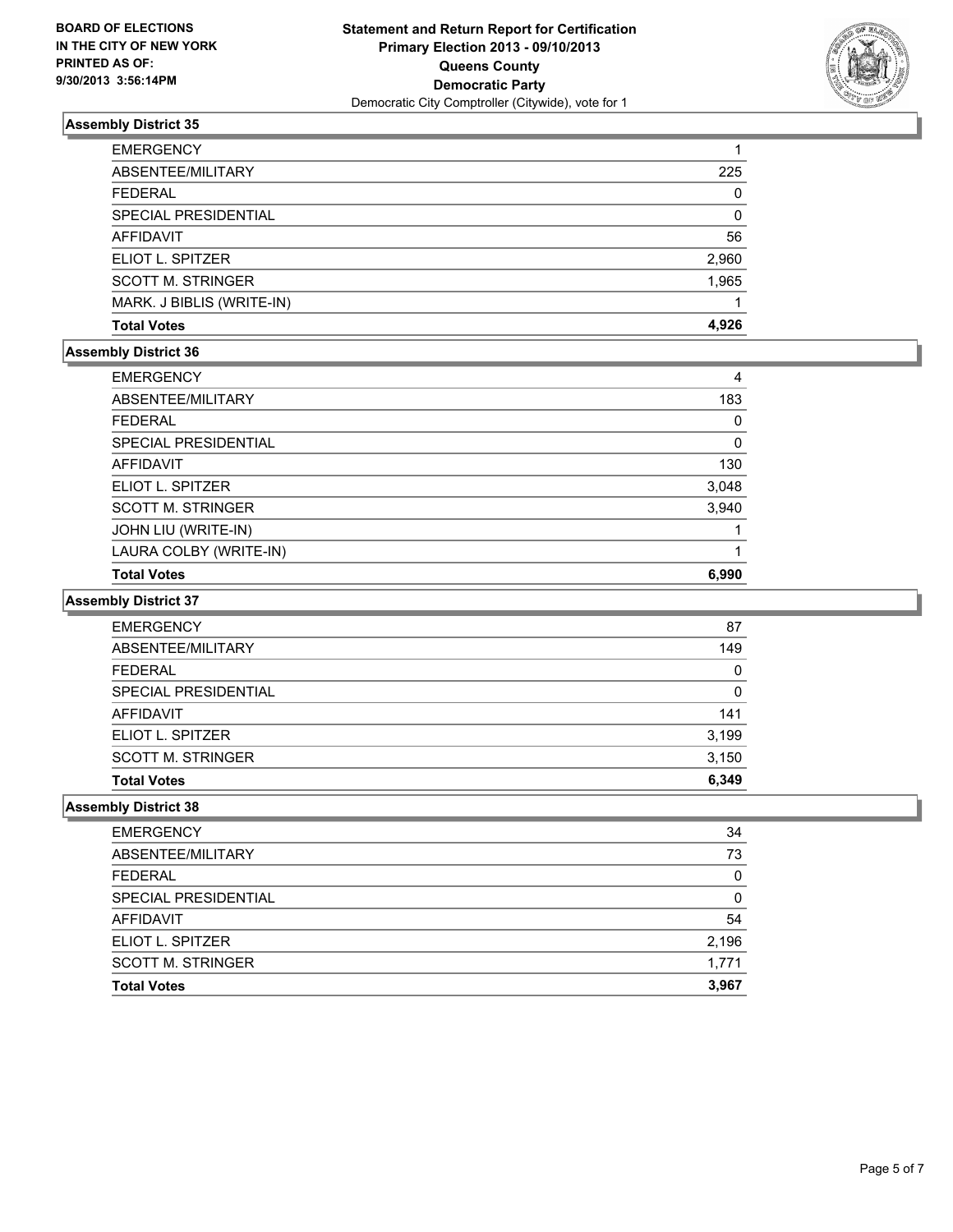

| 101      |
|----------|
| 0        |
| $\Omega$ |
| 71       |
| 1,894    |
| 1.744    |
|          |
| 3,639    |
|          |

| <b>EMERGENCY</b>         | 24    |
|--------------------------|-------|
| ABSENTEE/MILITARY        | 234   |
| <b>FEDERAL</b>           | 0     |
| SPECIAL PRESIDENTIAL     | O     |
| AFFIDAVIT                | 50    |
| ELIOT L. SPITZER         | 2,534 |
| <b>SCOTT M. STRINGER</b> | 2,268 |
| <b>Total Votes</b>       | 4,802 |